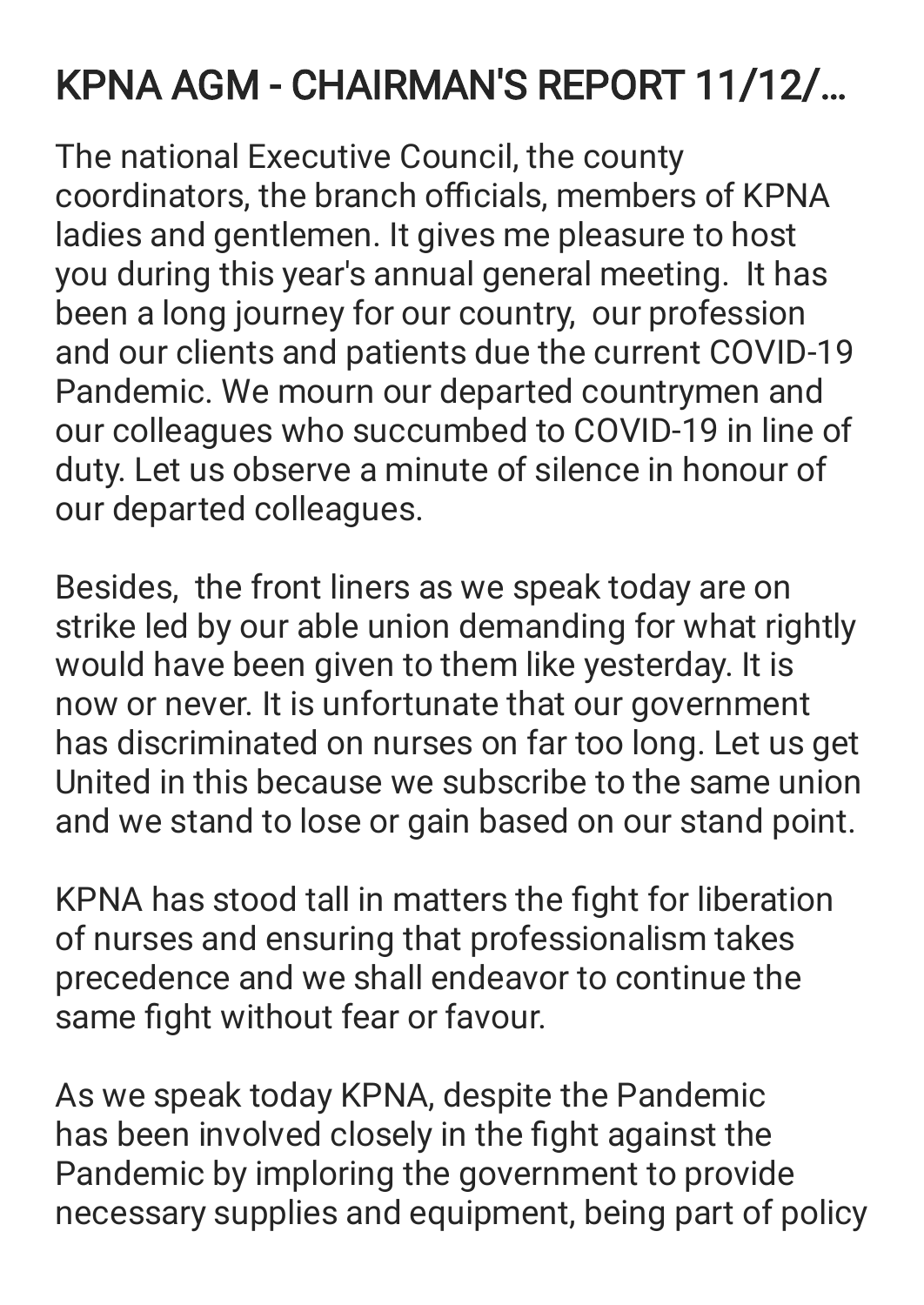formulation and ensuring nurses receive adequate information, skills and competences to help combat the virus.

At the Council we have been an important ingredient in the stakeholder contribution to the entry level scope of practice preparation process which is at completion stage and shall be unveiled soon. The council after completing entry level scope of practice shall embark on reviewing post basic scopes up to APN. As stakeholders we commit to participate fully to embrace our profession. We have also started the process on review of nurses act. Our chairman is a member of the adhoc committee for the same. This where we need your prayers and networking to ensure we reclaim what we lost during the last amendment.

We have covered alot of ground in the process of acquiring our home were it not for COVID-19, we could have already completed the process, but hope against hope this may be done before February 2020. We only have one more step to reach the end of the process.

Our network has grown more than it was last year, we have J&J, KOGS, ICA, UNFPA, anti FGM board, Pwani Oil, CHreeD-path name them.

We look forward to seeing a very successful year 2021. We have engaged Madam to support our recruitment plan in addition to what J&J shall give for recruitment project. Do not be left behind in this